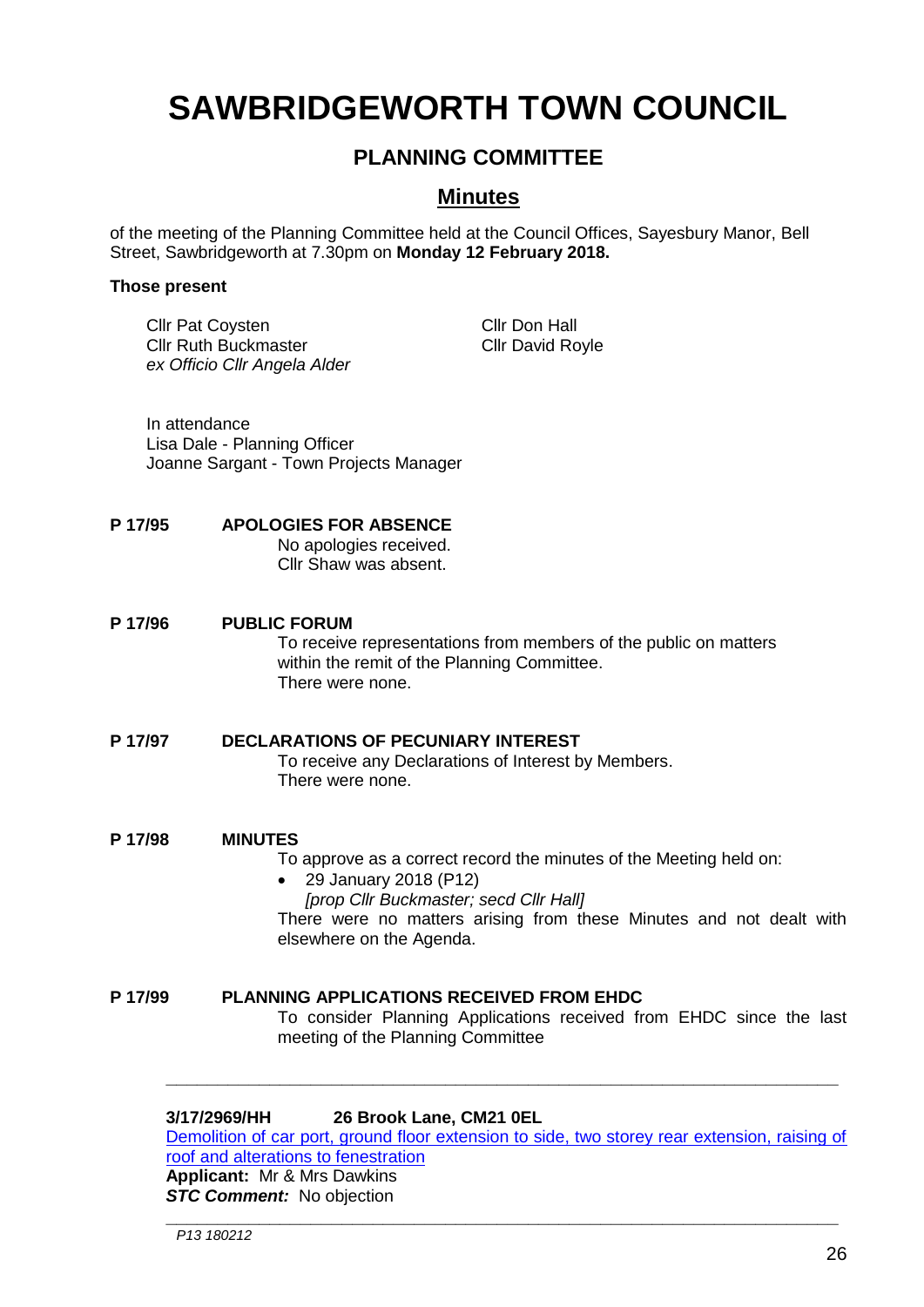# **3/18/0018/VAR The Ancient Raj, Knight Street, CM21 9AX**

[Variation of condition 2 \(Approved plans\) of planning permission 3/16/1507/FUL –](https://publicaccess.eastherts.gov.uk/online-applications/applicationDetails.do?keyVal=P255VTGLJZT00&activeTab=summary) [Demolition of restaurant and 3no garages/stores. Erection of 2no two bedroomed](https://publicaccess.eastherts.gov.uk/online-applications/applicationDetails.do?keyVal=P255VTGLJZT00&activeTab=summary)  [dwellings and 2no 3 bedroomed dwellings with associated landscaping and parking –](https://publicaccess.eastherts.gov.uk/online-applications/applicationDetails.do?keyVal=P255VTGLJZT00&activeTab=summary) To [allow for bedrooms within the loft space of plots 1, 2 and 3 with no1 velux windows to the](https://publicaccess.eastherts.gov.uk/online-applications/applicationDetails.do?keyVal=P255VTGLJZT00&activeTab=summary)  [front slope of each property and 2no velux windows to the rear roof slope of each property](https://publicaccess.eastherts.gov.uk/online-applications/applicationDetails.do?keyVal=P255VTGLJZT00&activeTab=summary) **Applicant:** Eden Rock Construction

**\_\_\_\_\_\_\_\_\_\_\_\_\_\_\_\_\_\_\_\_\_\_\_\_\_\_\_\_\_\_\_\_\_\_\_\_\_\_\_\_\_\_\_\_\_\_\_\_\_\_\_\_\_\_\_\_\_\_\_\_\_\_\_\_\_**

**STC Comment:** Objection. Added dormer windows overlook the adjacent school. This is contrary to Local Adopted Plan 2007, Policy ENV1(d)

**\_\_\_\_\_\_\_\_\_\_\_\_\_\_\_\_\_\_\_\_\_\_\_\_\_\_\_\_\_\_\_\_\_\_\_\_\_\_\_\_\_\_\_\_\_\_\_\_\_\_\_\_\_\_\_\_\_\_\_\_\_\_\_\_\_**

## **3/18/0127/HH 7 Reedings Way, CM21 9DX**

[Two storey rear, single storey front extensions and insertion of roof light to front elevation](https://publicaccess.eastherts.gov.uk/online-applications/applicationDetails.do?activeTab=documents&keyVal=P2SXFFGLK6900) **Applicant:** Mrs Ayse Casey **STC Comment:** No objection

**\_\_\_\_\_\_\_\_\_\_\_\_\_\_\_\_\_\_\_\_\_\_\_\_\_\_\_\_\_\_\_\_\_\_\_\_\_\_\_\_\_\_\_\_\_\_\_\_\_\_\_\_\_\_\_\_\_\_\_\_\_\_\_\_\_**

#### **3/18/0153/FUL Land Rear of 60 Station Road, CM21 9AZ**

[Change of use and internal alterations to create four office/workshop units with alterations](https://publicaccess.eastherts.gov.uk/online-applications/applicationDetails.do?activeTab=documents&keyVal=P30RC5GL00W00)  [to front elevation](https://publicaccess.eastherts.gov.uk/online-applications/applicationDetails.do?activeTab=documents&keyVal=P30RC5GL00W00)

**\_\_\_\_\_\_\_\_\_\_\_\_\_\_\_\_\_\_\_\_\_\_\_\_\_\_\_\_\_\_\_\_\_\_\_\_\_\_\_\_\_\_\_\_\_\_\_\_\_\_\_\_\_\_\_\_\_\_\_\_\_\_\_\_\_**

**Applicant:** Titan Management

**STC Comment:** No objection. Concerns of neighbours noted

## **3/18/0187/OUT Land Adj. to Alston Oak, Harlow Rd, CM21 0AJ**

[Outline application for the erection of 4 no. dwellings with all matters reserved](https://publicaccess.eastherts.gov.uk/online-applications/applicationDetails.do?keyVal=P3BFV3GL00B00&activeTab=summary) **Applicant:** Mr Azam Mirza

*STC Comment:* Objection. Neighbours objections noted. Overdevelopment of site. Infringing on greenbelt. This is contrary to Local Adopted Plan 2007, Policy ENV1(a) and GBC1 in that there are no "very special circumstances" where it should be permitted

**\_\_\_\_\_\_\_\_\_\_\_\_\_\_\_\_\_\_\_\_\_\_\_\_\_\_\_\_\_\_\_\_\_\_\_\_\_\_\_\_\_\_\_\_\_\_\_\_\_\_\_\_\_\_\_\_\_\_\_\_\_\_\_\_\_**

# **P 17/100 LATE PLANNING APPLICATIONS**

To deal with Planning Applications received from EHDC following the Publication of this Agenda and received before 09 February 2018 None received.

**P 17/101 PLANNING DECISIONS MADE BY EHDC** To receive Planning Decisions from EHDC

# **3/17/2727/HH 14 The Forebury, CM21 9BD**

Roof extension to facilitate loft conversion with the insertion of rooflights in side and front roof elevations and rear dormer window **Applicant:** Mrs Louise Johansen **STC Comment:** Objection. This proposal is incompatible with the street scene *EHDC Decision:* Granted **\_\_\_\_\_\_\_\_\_\_\_\_\_\_\_\_\_\_\_\_\_\_\_\_\_\_\_\_\_\_\_\_\_\_\_\_\_\_\_\_\_\_\_\_\_\_\_\_\_\_\_\_\_\_\_\_\_\_\_\_\_\_\_\_\_**

**\_\_\_\_\_\_\_\_\_\_\_\_\_\_\_\_\_\_\_\_\_\_\_\_\_\_\_\_\_\_\_\_\_\_\_\_\_\_\_\_\_\_\_\_\_\_\_\_\_\_\_\_\_\_\_\_\_\_\_\_\_\_\_\_\_**

#### **3/17/2758/HH 41 School Lane, CM21 9FA**

Two storey side extension **Applicant:** Ryan Wicks *STC Comment:* No objection *EHDC Decision:* Granted